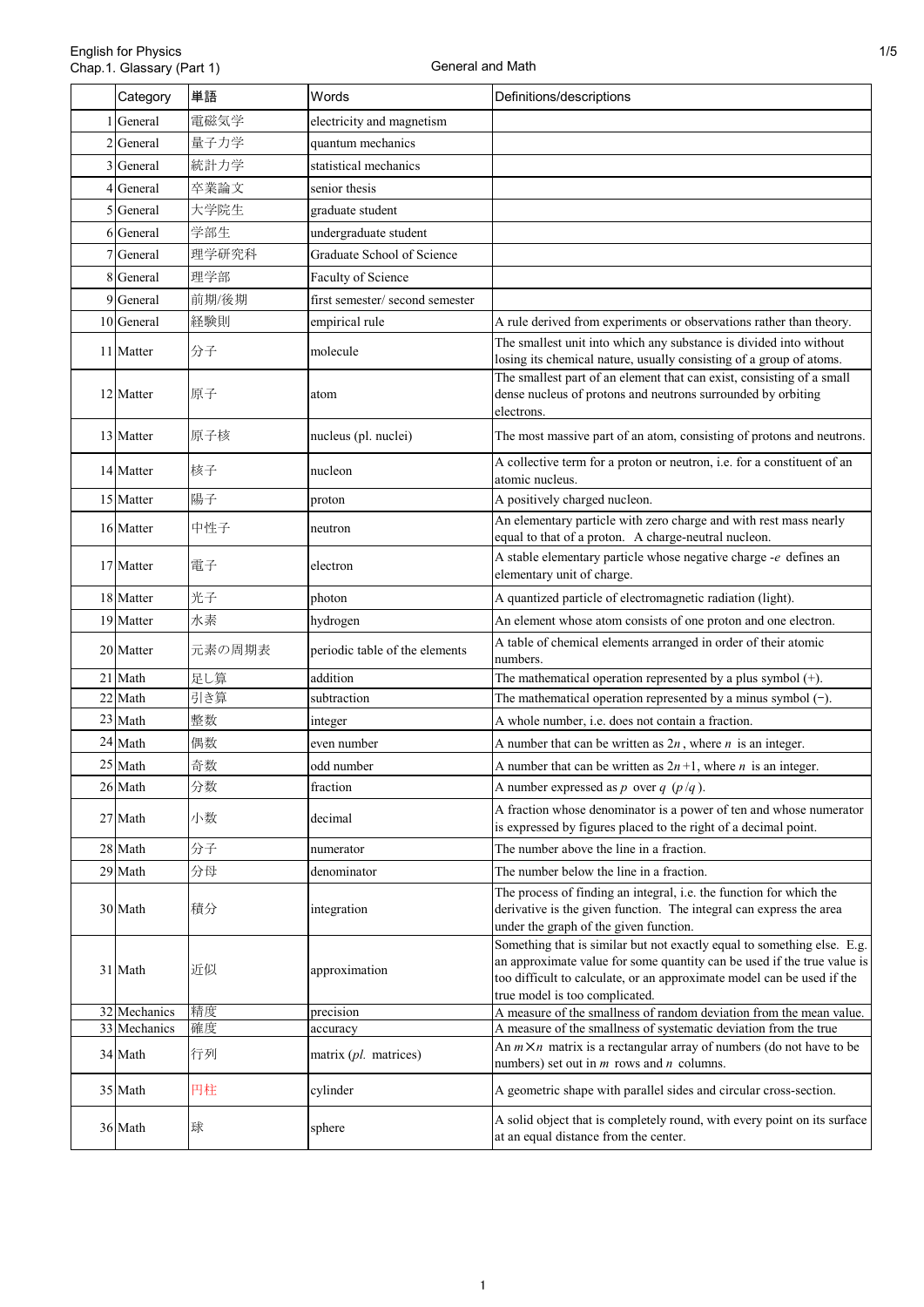| Category | 単語     | Words                         | Definitions/descriptions                                                                                                                                                                                                                                                                                                                  |  |
|----------|--------|-------------------------------|-------------------------------------------------------------------------------------------------------------------------------------------------------------------------------------------------------------------------------------------------------------------------------------------------------------------------------------------|--|
| 37 Math  | 立方体    | cube                          | A three-dimensional object bounded by six equal squares, with<br>neighbouring squares perpendicular to each other.                                                                                                                                                                                                                        |  |
| 38 Math  | 長方形    | rectangle                     | A four-sided shape with four straight lines joined at right angles.<br>Unlike a square, the sides do not all have to be of equal length.                                                                                                                                                                                                  |  |
| 39 Math  | 平行四辺形  | parallelogram                 | A two-dimensional shape with opposite sides parallel and equal in<br>length. The three-dimensional counterpart of a parallelogram is a<br>parallelepiped.                                                                                                                                                                                 |  |
| 40 Math  | 台形     | trapezoid                     | A two-dimensional shape with 4 straight sides that has a pair of<br>opposite sides parallel.                                                                                                                                                                                                                                              |  |
| 41 Math  | 正三角形   | equilateral triangle          | A triangle in which all three sides are equal.                                                                                                                                                                                                                                                                                            |  |
| 42 Math  | 二等辺三角形 | isosceles triangle            | A triangle that has two sides of equal length.                                                                                                                                                                                                                                                                                            |  |
| 43 Math  | 半径     | radius (pl. radii)            | The distance from the center of a circle (or sphere) to its<br>circumference.                                                                                                                                                                                                                                                             |  |
| 44 Math  | 直径     | diameter                      | A straight line going from one side of a circle to the other side,<br>passing through the center of the circle.                                                                                                                                                                                                                           |  |
| 45 Math  | 表面積    | surface area                  | The total area of the faces or curved surfaces of a solid object.                                                                                                                                                                                                                                                                         |  |
| 46 Math  | 体積     | volume                        | The amount of three-dimensional space occupied by a body or<br>enclosed by a closed boundary.                                                                                                                                                                                                                                             |  |
| 47 Math  | 直角     | a right angle                 | An angle of 90°                                                                                                                                                                                                                                                                                                                           |  |
| 48 Math  | 平行     | parallel                      | The relationship between two lines (or planes) that never meet.                                                                                                                                                                                                                                                                           |  |
| 49 Math  | 垂直     | perpendicular                 | The relationship between lines or surfaces that intersect at right<br>angles.                                                                                                                                                                                                                                                             |  |
| 50 Math  | 直交     | orthogonal                    | Orthogonality is an extension of the idea of perpendicularity to higher<br>dimensions and non-geometric objects.                                                                                                                                                                                                                          |  |
| 51 Math  | 原点     | origin                        | A fixed point from which coordinates are measured.                                                                                                                                                                                                                                                                                        |  |
| 52 Math  | 対数関数   | logarithm                     | The power to which a fixed number (the base) must be raised in order<br>to recover a given number.                                                                                                                                                                                                                                        |  |
| 53 Math  | 指数関数   | exponential                   | The function $e^x$ , which is equal to its own derivative. ( $e=2.7182818$ )<br>$\ldots$                                                                                                                                                                                                                                                  |  |
| 54 Math  | 平均     | mean                          | For the set of numbers $a_1, a_2, a_3, \ldots, a_n$ , the value given by<br>$(a_1+a_2+a_3++a_n)/n$ . Also commonly known as the average.                                                                                                                                                                                                  |  |
| 55 Math  | 桁数     | an order of magnitude         | A power of 10. The value of physical quantities are often given to an<br>order of magnitude. For example, $2.3 \times 10^5$ and $6.9 \times 10^5$ are of the<br>same order of magnitude.                                                                                                                                                  |  |
| 56 Math  | 次元     | dimension                     | (1) Combinations for any physical quantities that can be expressed in<br>terms of base units (such as meter, kg and second) of fundamental<br>physical quantities (such as length, mass and time).<br>(2) In geometry, the dimension of the space is the minimum number<br>of coordinates required to specify any point within the space. |  |
| 57 Math  | 複素数    | complex number                | A number that can be expressed as $a + ib$ , where i is the imaginary<br>unit satisfying $i^2 = -1$ and a and b are real numbers.                                                                                                                                                                                                         |  |
| 58 Math  | 実数     | real number                   | A number with no imaginary part. This can be expressed as $a + 0i$                                                                                                                                                                                                                                                                        |  |
| 59 Math  | 虚数     | imaginary number              | A number with no real part. This can be expressed as $0 + ib$                                                                                                                                                                                                                                                                             |  |
| 60 Math  | 円筒座標   | cylindrical coordinate system | A three dimensional coordinate system in which a position is specified<br>by radial distance $\rho$ , azimuthal angle $\varphi$ , and axial distance z.                                                                                                                                                                                   |  |
| 61 Math  | 球座標    | spherical coordinate system   | A three dimensional coordinate system in which a position is specified<br>by distance r from the origin, polar angle $\theta$ , and azimuthal angle $\varphi$ .                                                                                                                                                                           |  |
| 62 Math  | 極角     | polar angle, $\theta$         | In two dimensions, the polar angle is measured counterclockwise from<br>the $x$ -axis to a line drawn from the origin to some given point in the<br>$x-y$ plane. In three dimensions, the polar angle is measured from the<br>z- axis to a line drawn from the origin to some given point in the 3-<br>dimensional space.                 |  |
| 63 Math  | 方位角    | azimuthal angle, $\varphi$    | In three dimensions, after projection of the vector between the origin<br>and some given point of interest onto the $x-y$ plane, the azimuthal<br>angle is the angle measured counterclockwise from the $x$ -axis to this<br>projected line.                                                                                              |  |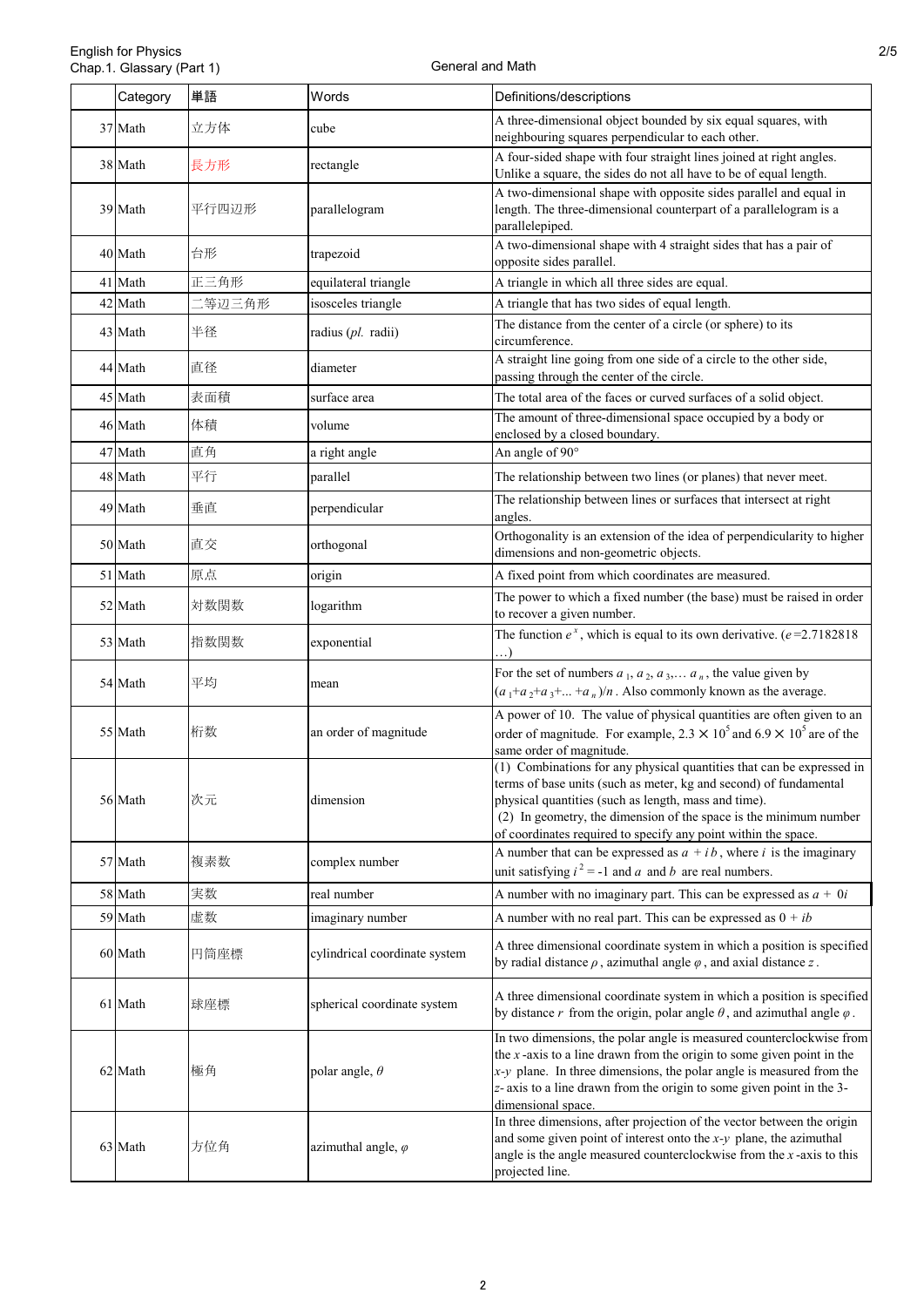3/5

| Category     | 単語      | Words                             | Definitions / descriptions                                                                                                                                                                                                                                                                              |  |
|--------------|---------|-----------------------------------|---------------------------------------------------------------------------------------------------------------------------------------------------------------------------------------------------------------------------------------------------------------------------------------------------------|--|
| 1 Mechanics  | 並進      | translation                       | The movement of a body or system in such a way that all points are moved in                                                                                                                                                                                                                             |  |
| 2 Mechanics  | 運動方程式   |                                   | parallel directions through equal distances.                                                                                                                                                                                                                                                            |  |
| 3 Mechanics  | 位置      | an equation of motion<br>position | Equation that describes the motion or evolution of a system as a function of time.<br>The location of an object relative to the origin of an arbitrary set of coordinates.                                                                                                                              |  |
| 4 Mechanics  | 速度      | velocity                          | The rate of change of position with time.                                                                                                                                                                                                                                                               |  |
| 5 Mechanics  | 加速度     | acceleration                      | The rate of change of velocity with time.                                                                                                                                                                                                                                                               |  |
|              |         |                                   | A measure of a body's inertia, i.e. its resistance to acceleration: $a = F/m$ . Can                                                                                                                                                                                                                     |  |
| 6 Mechanics  | 質量      | mass                              | also be defined in terms of the gravitational attraction between two bodies.                                                                                                                                                                                                                            |  |
| 7 Mechanics  | 運動量     | momentum $(pl.$ momenta)          | The product of the mass and the velocity of a particle.                                                                                                                                                                                                                                                 |  |
| 8 Mechanics  | 角速度     | angular velocity                  | The rate at which a body rotates about an axis.                                                                                                                                                                                                                                                         |  |
| 9 Mechanics  | 慣性モーメント | moment of inertia                 | The resistance of an object to changes of its angular velocity.                                                                                                                                                                                                                                         |  |
| 10 Mechanics | 角運動量    | angular momentum                  | The product of the angular velocity of a body and its moment of inertia about the<br>axis of rotation.                                                                                                                                                                                                  |  |
| 11 Mechanics | 位置エネルギー | potential energy                  | The energy associated with the position of objects in a system.                                                                                                                                                                                                                                         |  |
| 12 Mechanics | 運動エネルギー | kinetic energy                    | The energy associated with the motion of a system.                                                                                                                                                                                                                                                      |  |
| 13 Mechanics | 摩擦      | friction                          | Force opposing the sliding of one surface over another.                                                                                                                                                                                                                                                 |  |
| 14 Mechanics | 重力      | gravity                           | The attractive force between two bodies which is proportional to the product of<br>their masses.                                                                                                                                                                                                        |  |
| 15 Mechanics | 振動      | oscillation                       | A regular movement between one position and another or between one amount                                                                                                                                                                                                                               |  |
| 16 Mechanics | 調和振動子   | a harmonic oscillator             | and another.<br>An oscillator which has sinusoidal like motion.                                                                                                                                                                                                                                         |  |
|              |         |                                   | A condition in which a vibrating system responds with maximum amplitude to an                                                                                                                                                                                                                           |  |
| 17 Mechanics | 共鳴      | resonance                         | alternating driving force, which occurs when the driving frequency coincides with                                                                                                                                                                                                                       |  |
|              |         |                                   | the natural frequency of the system.                                                                                                                                                                                                                                                                    |  |
| 18 Mechanics | 振幅      | amplitude                         | The peak value of an alternating quantity in either the positive or negative<br>direction.                                                                                                                                                                                                              |  |
| 19 Mechanics | 位相      | phase                             | The state of development of a periodic quantity, specifically the fraction of the<br>whole period that has elapsed.                                                                                                                                                                                     |  |
| 20 E&M       | 電荷      | charge                            | A property of an elementary particle that determines the force it experiences in the<br>presence of an electric or magnetic field. Usually measured in units of the<br>magnitude of the negative charge of the electron, e.                                                                             |  |
| 21 E&M       | 引力      | attractive force                  | e.g. The force between positive and negative charges is attractive.                                                                                                                                                                                                                                     |  |
| 22 E&M       | 斥力      | repulsive force                   | e.g. The force between two positive or two negative charges is repulsive.                                                                                                                                                                                                                               |  |
| 23 E&M       | クーロン力   | Coulomb force                     | The force between two charged particles.                                                                                                                                                                                                                                                                |  |
| 24 E&M       | 周波数     | frequency                         | The rate of repetition of a regular event, e.g. the number of cycles of an oscillation<br>per second.                                                                                                                                                                                                   |  |
| 25 E&M       | 周期      | period                            | The time it takes to complete one cycle of an oscillation.                                                                                                                                                                                                                                              |  |
| 26 E&M       | 電流      | current                           | A flow of electric charge through a substance.                                                                                                                                                                                                                                                          |  |
|              |         |                                   |                                                                                                                                                                                                                                                                                                         |  |
| 27 E&M       | 電圧      | voltage                           | The difference in the electric potential between two points in a circuit that gives<br>rise to a force on charged particles, thus inducing a current. The induced current<br>is related to the resistance of the circuit through Ohm's law: $I = V/R$ .                                                 |  |
| 28 E&M       | オシロスコープ | oscilloscope                      | An instrument used to provide a visual image of electrical signals, i.e. their<br>amplitude and time evolution.                                                                                                                                                                                         |  |
| 29 E&M       | 抵抗      | resistance                        | A measure of a substances' opposition to the flow charge when a voltage<br>(potential difference) is applied. It is related to the voltage and current via Ohm's<br>law as $R = V/I$ .                                                                                                                  |  |
| 30 E&M       | 並列      | in parallel                       | Two capacitors connected in this way give a total capacitance that is the sum of<br>the two.                                                                                                                                                                                                            |  |
| 31 E&M       | 直列      | in series                         | Two resistors connected in series give a total resistance that is the sum of the two.                                                                                                                                                                                                                   |  |
| 32 E&M       | エックス線回折 | X-ray diffraction                 | The diffraction of X-rays by a crystal whose atomic separations are comparable in<br>size to the wavelength of X-rays. (Diffraction is the spreading or bending of<br>waves as they pass through an aperture (or series of apertures as in the case of the<br>crystal) or round the edge of a barrier.) |  |
| 33 E&M       | 反射      | reflection                        | The return of all or part of a beam of particles or waves when it encounters a<br>boundary between two media.                                                                                                                                                                                           |  |
| 34 E&M       | 屈折率     | index of refraction               | The parameter that characterizes the change in direction of a wave when it enters<br>another medium.                                                                                                                                                                                                    |  |
| 35 E&M       | 干涉      | interference                      | The interaction between two or more wave motions affecting the same part of a<br>medium such that the total disturbance is the vector sum of the disturbances<br>resulting from each of the individual waves.                                                                                           |  |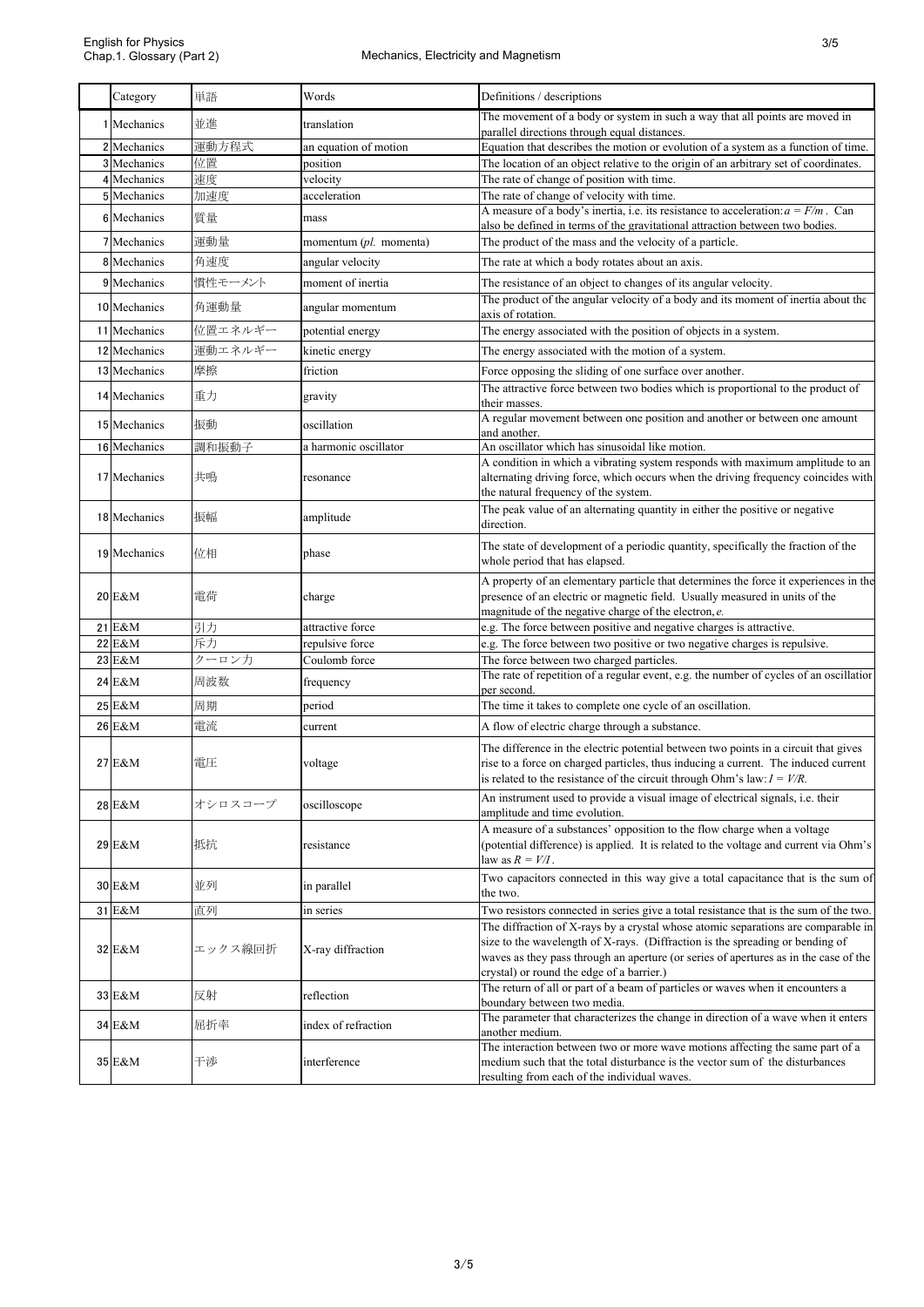| Category        | 単語                | Words                            | Definitions/descriptions                                                                                                                                                                                                                                   |  |
|-----------------|-------------------|----------------------------------|------------------------------------------------------------------------------------------------------------------------------------------------------------------------------------------------------------------------------------------------------------|--|
| $1 \Omega M$    | 不確定性原理            | the uncertainty principle        | The fundamental principle often expressed by the relation<br>$\Delta x \triangleleft p \geq h$ .                                                                                                                                                           |  |
| $2$ QM          | パウリの排他律           | the Pauli exclusion principle    | The rule stating that no two identical fermions can be in the<br>same quantum state.                                                                                                                                                                       |  |
| 3 QM            | 量子化               | quantization                     | The procedure involved in transforming from a classical to a<br>quantum understanding of physical phenomena whereby<br>variables that are continuous in the classical theory become<br>quantized, i.e. can only take on certain discrete values.           |  |
| 4 QM            | スピン               | spin                             | The intrinsic angular momentum of an elementary particle.                                                                                                                                                                                                  |  |
| 5 QM            | 対称性               | symmetry                         | The property of a system that leaves the system unchanged after<br>a certain transformation.                                                                                                                                                               |  |
| 6 QM            | 束縛状態              | bound state                      | A state in which a particle is subject to a potential such that the<br>particle has a tendency to remain localised in one or more<br>regions of space.                                                                                                     |  |
| 7 QM            | 基底状態              | the ground state                 | The lowest stable energy state of a system.                                                                                                                                                                                                                |  |
| 8 QM            | 励起状態              | excited state                    | An unstable state of a system whose energy is greater than that<br>of the ground state.                                                                                                                                                                    |  |
| 9 <sub>QM</sub> | 励起エネルギー           | activation energy                | The height of the energy barrier separating two minima of<br>potential energy.                                                                                                                                                                             |  |
| 10 QM           | 縮退                | degeneracy                       | A situation in which two or more distinct states have the same<br>energy.                                                                                                                                                                                  |  |
| 11 QM           | 摂動                | perturbation                     | A small deviation from a known or solved reference system.                                                                                                                                                                                                 |  |
| 12 QM           | 消滅(生成)演算子         | annihilation (creation) operator | In the context of quantum mechanics, where the energy levels of<br>a system are discretised, an annihilation (creation) operator can<br>be considered as an operator that decreases (increases) the<br>number of particles in a given energy state by one. |  |
| 13 Stat. Mech.  | エントロピー            | entropy                          | An extensive variable in thermodynamics which gives a<br>measure of the microscopic disorder of a system.                                                                                                                                                  |  |
| 14 Stat. Mech.  | 断熱膨張              | adiabatic expansion              | A thermodynamic expansion process in which no heat enters or<br>leaves a system.                                                                                                                                                                           |  |
| 15 Stat. Mech.  | 分配関数              | partition function               | A summation which describes how the probabilities are divided<br>among the different microstates, based on their individual<br>energies: it counts the (weighted) number of states a system can<br>occupy.                                                 |  |
| 16 Stat. Mech.  | 熱平衡               | thermal equilibrium              | The condition of a system in which the net rate of exchange of<br>heat between its components is zero.                                                                                                                                                     |  |
| 17 Stat. Mech.  | 平均自由行程            | mean free path                   | The average distance travelled between collisions by the<br>molecules in a gas, photons in a plasma etc                                                                                                                                                    |  |
| 18 Stat. Mech.  | 揺らぎ               | fluctuation                      | An irregular increase or decrease in a quantity derived from<br>many identical random processes.                                                                                                                                                           |  |
| 19 Stat. Mech.  | 飽和                | saturation                       | A situation in which the response or output of a system becomes<br>substantially constant and independent of the increasing external<br>field or input.                                                                                                    |  |
| 20 Stat. Mech.  | ヒステリシス            | hysteresis (pl. hystereses)      | The dependence of a system not only on its current environment<br>but also on its past environment, e.g. in a ferromagnetic<br>material.                                                                                                                   |  |
| 21 Stat. Mech.  | アニーリング<br>(焼きなまし) | annealing                        | The process of heating a substance at a certain temperature<br>below its melting temperture, maintaining it for a cetain time,<br>and cooling it slowly so that the substance reaches a state closer<br>to its thermal equilibrium at ambient tempearatue. |  |